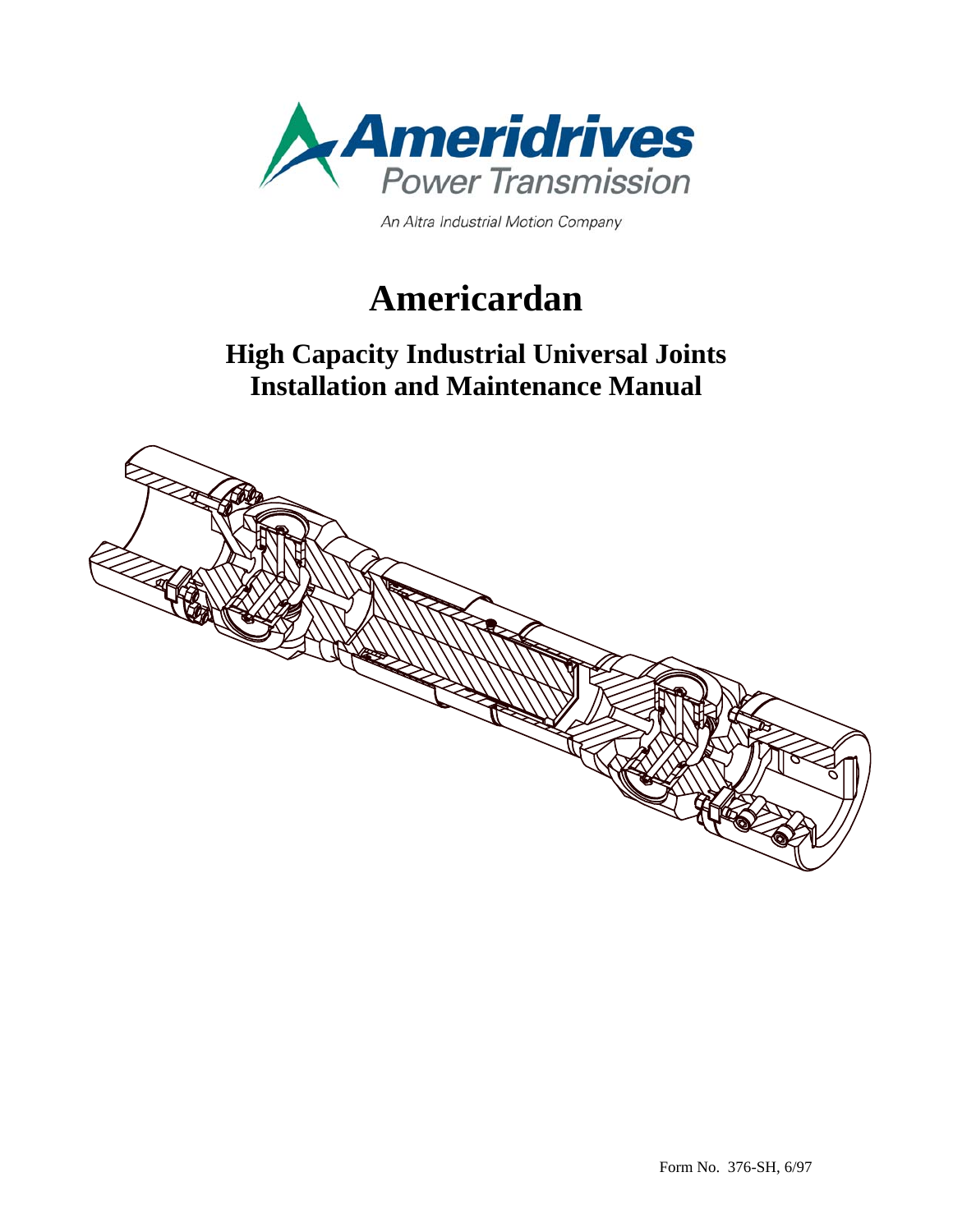### **U - Joint Installation and Maintenance Manual**

| <b>SECTION</b> | TITLE | <b>PAGE</b> |
|----------------|-------|-------------|
| 1              |       | 4           |
| 2              |       | 4           |
| 3              |       | 8           |
| 4              |       | 9           |
| 5              |       | 15          |
| 6              |       | 17          |
| 7              |       | 17          |
| 8              |       | 18          |
| 9              |       | 19          |

#### **TABLE OF CONTENTS**

## **WARNING**

 **ACCIDENTS INVOLVING ROTATING EQUIPMENT MAY RESULT IN LOSS OF LIFE, SERIOUS BODILY INJURY OR PROPERTY DAMAGE. THE PURCHASER OF THIS EQUIPMENT MUST ASSURE THAT THE EQUIPMENT IS PROPERLY ASSEMBLED, INSTALLED, SHIELDED, OPERATED AND MAINTAINED. THIS EQUIPMENT MUST NOT BE OPERATED AT CONDITIONS THAT EXCEED MANUFACTURER'S SPECIFICATIONS.** 

 **PURCHASER MUST FOLLOW ALL FEDERAL, STATE AND LOCAL LAWS AND REGULATIONS COVERING THE SAFE OPERATION AND MAINTENANCE OF THE EQUIPMENT, INCLUDING, WITHOUT LIMITATION, THE USDOL-OSHA "LOCKOUT/TAGOUT" PROCEDURE SET FORTH IN 29 CFR 1910.147.** 

 **IT IS THE PURCHASERS RESPONSIBILITY TO IMPLEMENT AND FOLLOW ITS OWN SAFETY, MAINTENANCE, AND EMPLOYEE TRAINING PROGRAM REGARDING THE SAFE AND PROPER OPERATION AND MAINTENANCE OF THE EQUIPMENT.** 

NOTE: THIS DOCUMENT SUPERSEDES IM5 - 001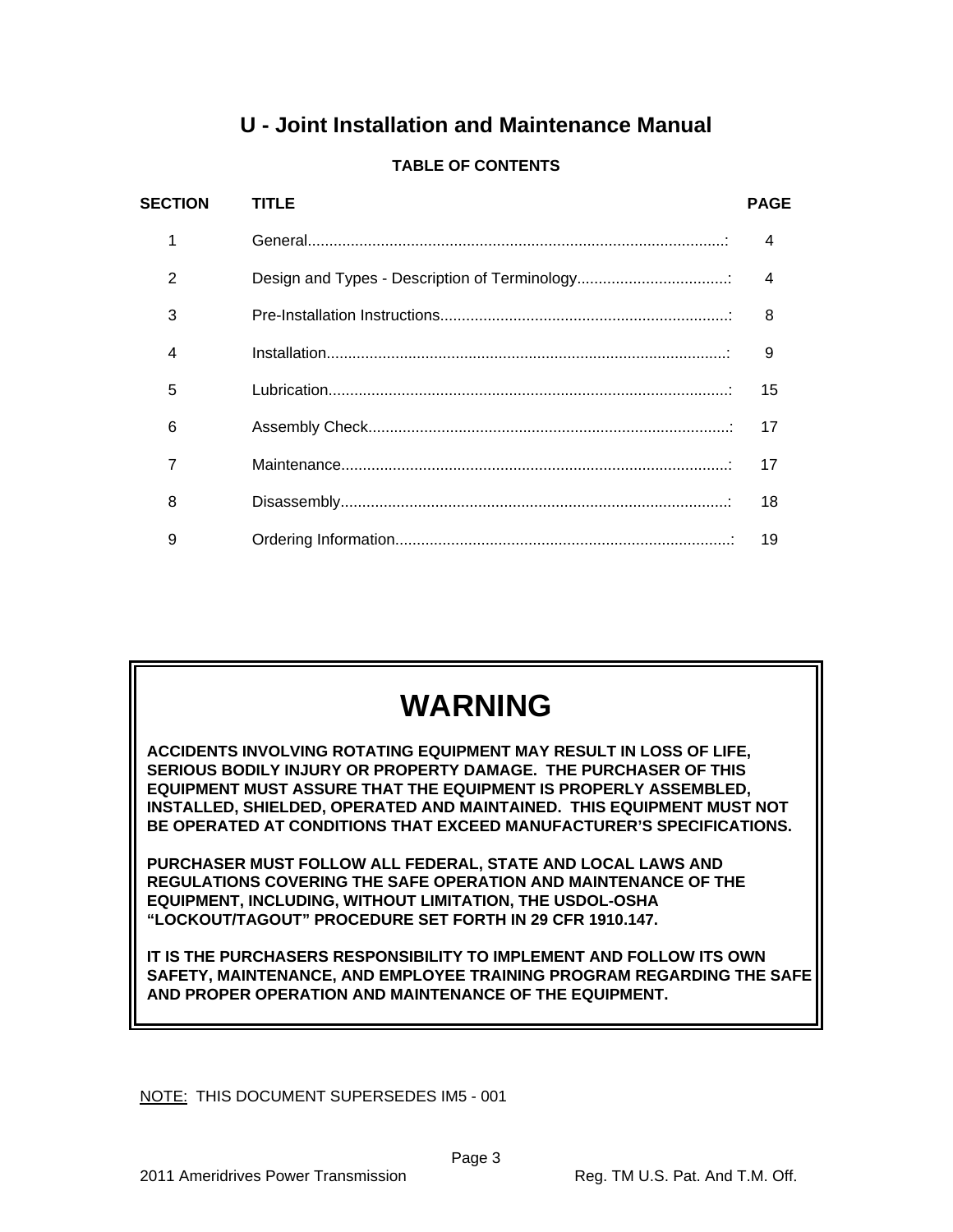#### **1 GENERAL**

- This manual is intended to be used as a guide for the installation and maintenance for Americardan Universal Joint Shaft Assemblies. For specific operating capacities and joint data, refer to the Ameridrives Sales Drawing.
- Americardan Universal Joint Shaft Assemblies are high performance "ready to install" drive components for connecting misaligned shafts. Axial displacement can be accommodated with length compensating splines which are part of the intermediate shaft assembles.
- The Americardan Universal Joint Shaft Assembly features a factory assembled universal joint at each end of an intermediate shaft assembly. Length compensating splines are provided on Type ST and FT (see Section 2 for a detailed series description). The length compensating splines are lightly greased by hand at the factory and **must be fully lubricated by the installer before start-up.**

#### **2 DESIGN AND TYPES - DESCRIPTION OF TERMINOLOGY**

#### **2.1 Bearing Designs**

Americardan Universal Joints are provided with four (4) basic bearing designs:

| Sizes U2131 - U2155 | Single row needle bearing design. Each bearing housing is<br>retained by a snap ring.                                                                         |
|---------------------|---------------------------------------------------------------------------------------------------------------------------------------------------------------|
| Sizes U2160 - U2180 | Single row needle bearing design. Bearing housings are retained<br>by bolts and straps.                                                                       |
| Sizes U2190 - U2191 | Single row needle bearing wing bearing design. Bearing<br>housings are bolted to the yokes.                                                                   |
| Sizes U3120 - U3390 | Two rows of roller bearings. Each bearing housing is retained by<br>a large snap ring.                                                                        |
| Sizes U3440 - U3860 | Three or more rows of roller bearings. Includes replaceable<br>inner races in the bearing assembly. Each bearing housing is<br>retained by a large snap ring. |

#### **2.2 Americardan Universal Joint Types**

Americardan universal joints are one of the following four (4) types (refer to the Ameridrives Sales Drawing title block):

| Type ST | Telescopic intermediate shaft. Inboard yokes are welded<br>integrally to each end of a the telescopic intermediate shaft. See<br>Figures 2.1 through 2.3.  |
|---------|------------------------------------------------------------------------------------------------------------------------------------------------------------|
| Type SF | Fixed length intermediate shaft. Inboard yokes are welded<br>integrally to each end of a fixed length intermediate shaft. See<br>Figures 2.4 and 2.5.      |
| Type FT | Telescopic intermediate shaft with flanges. Flanged inboard<br>yokes are bolted to each end of a flanged telescopic intermediate<br>shaft. See Figure 2.6. |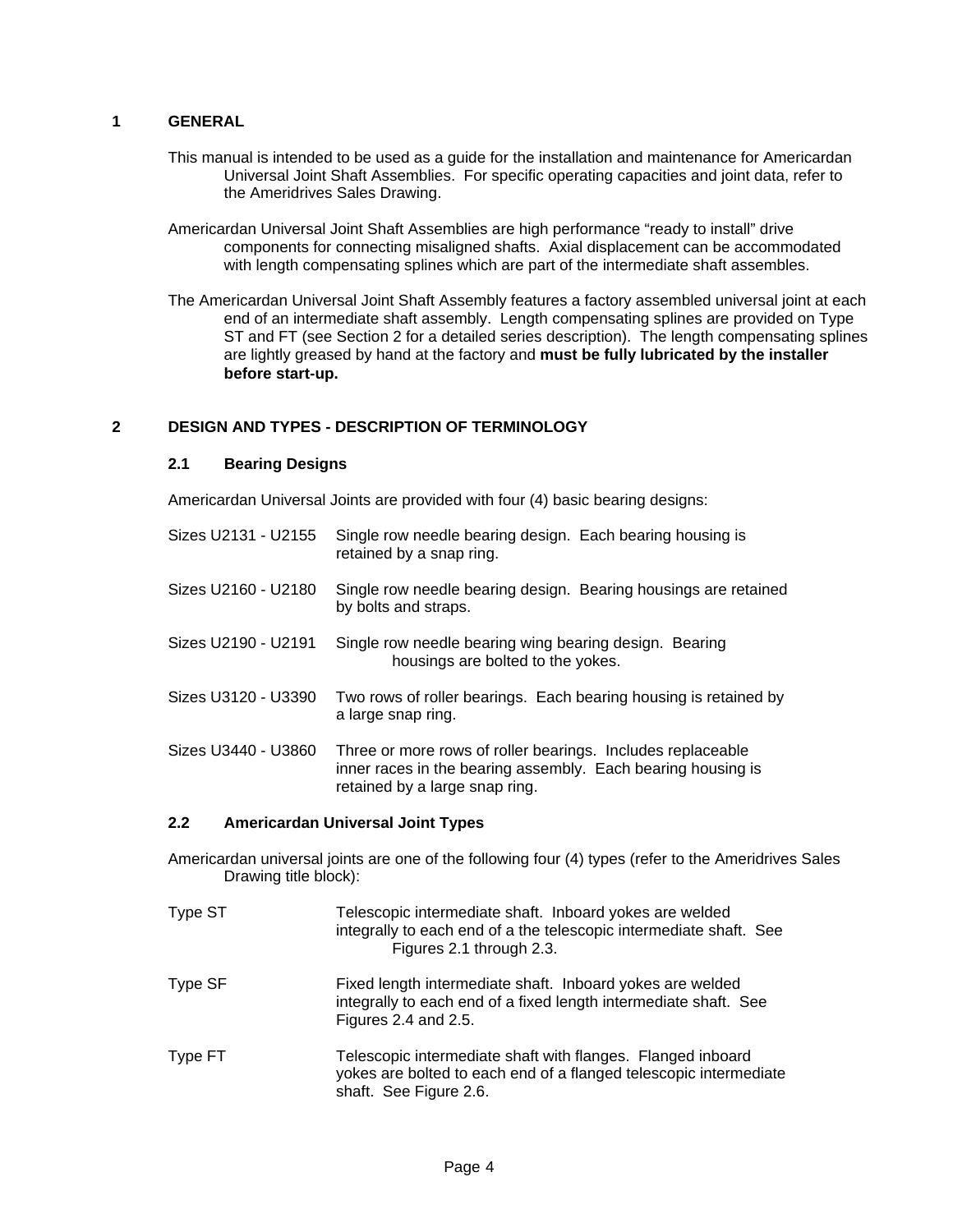Type FF Fixed Length intermediate shaft with flanges. Flanged inboard yokes are bolted to each end of a flanged fixed length intermediate shaft. See Figure 2.7.

The outboard yokes are generally flanged and bolted to a flange adapter. The outboard yokes may have face keys, integral face pads, Hirth radial teeth or only bolts. See Figure 2.8.

Figures 2.1 through 2.8 identify the major components and it's terminology for each Americardan Universal Joint Type.



**Figure 2.1 Type ST: U2131 - U2148**



**Figure 2.2 Type ST: U2155 - U2191**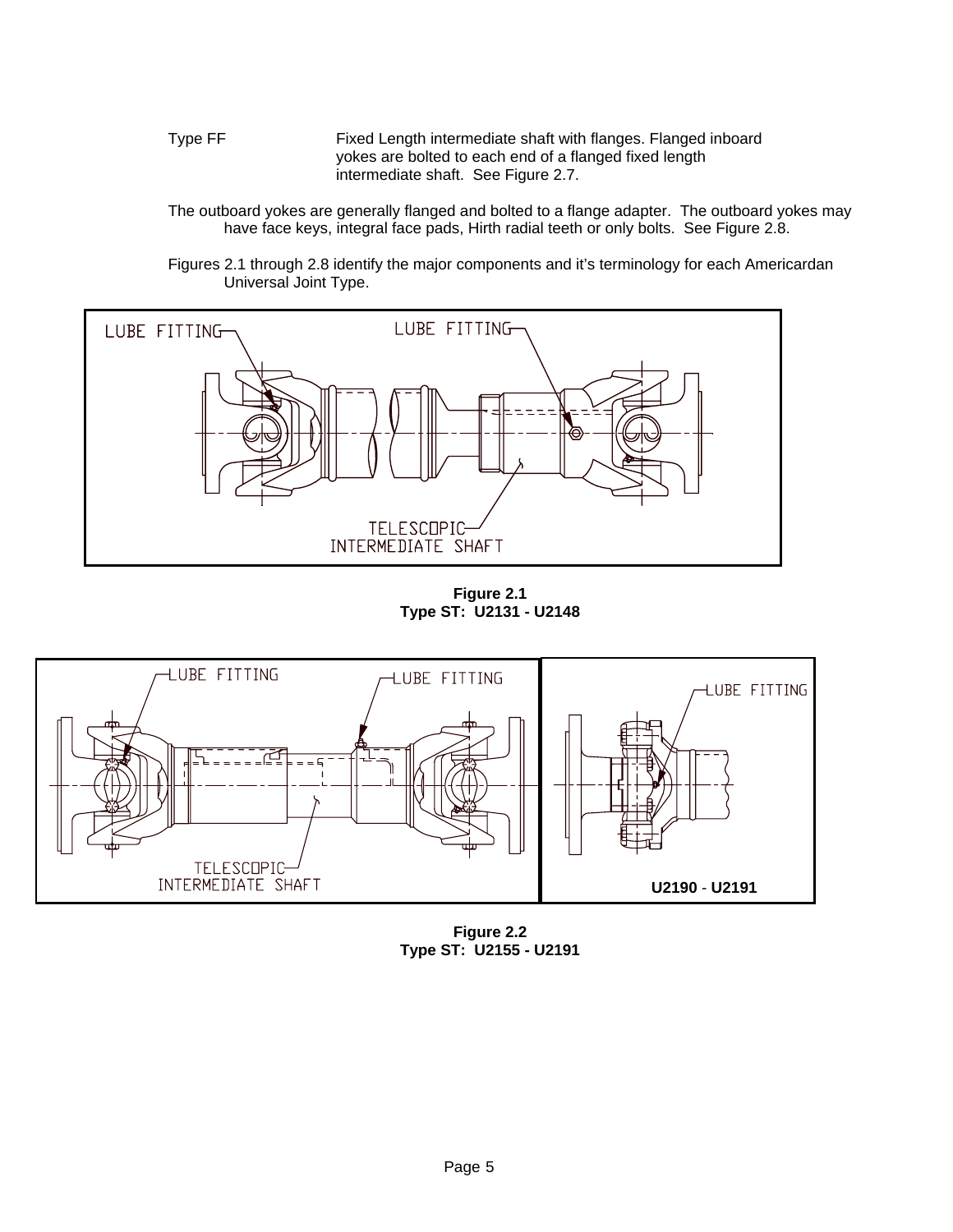

**Figure 2.3 Type ST: U3180 - U3390** 



**Figure 2.4 Type SF: U2131 - U2191** 



**Figure 2.5 Type SF: U3180 - U3390**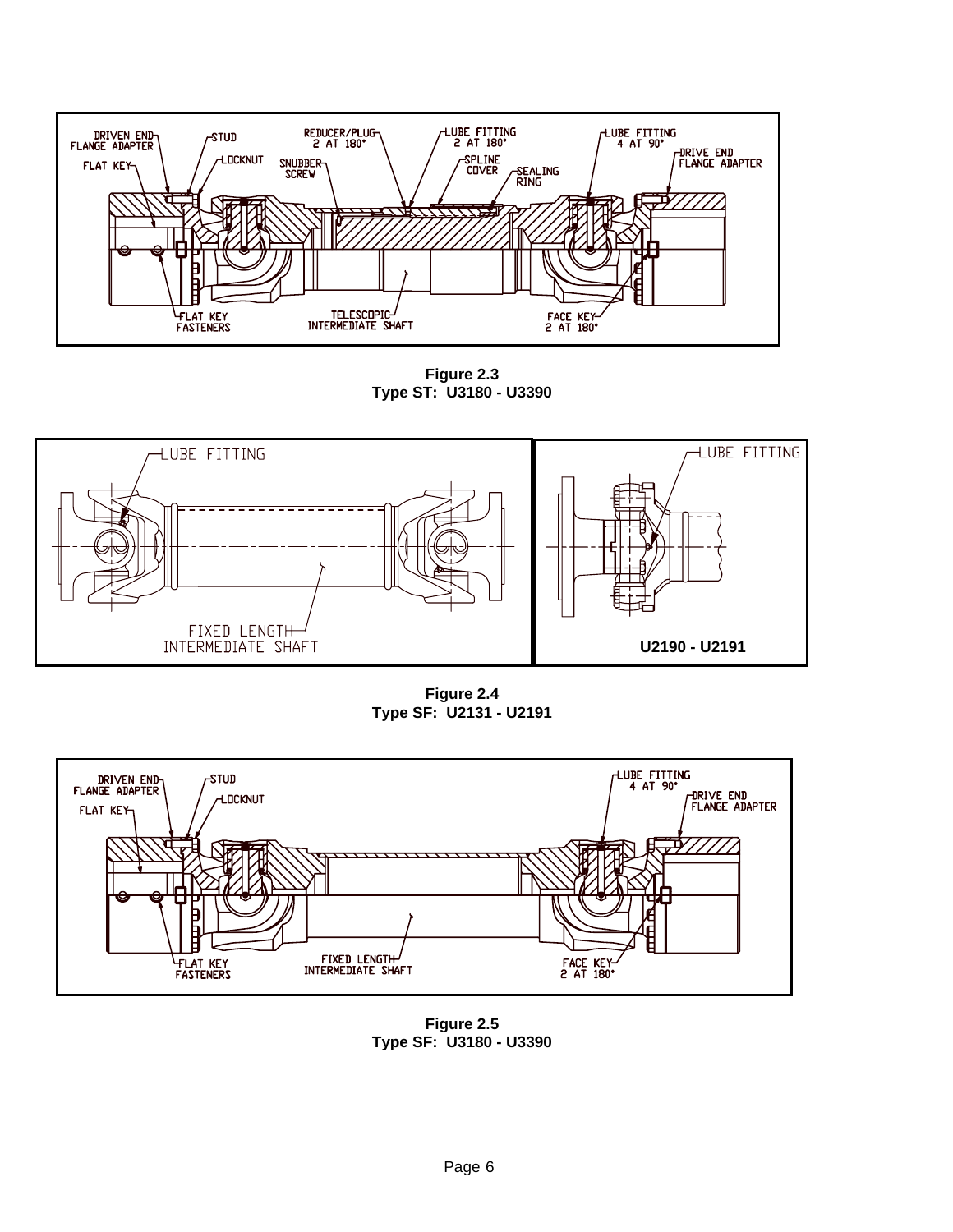

**Figure 2.6 Type FT: U3180 - U3860** 



**Figure 2.7 Type FF: U3180 - U3860**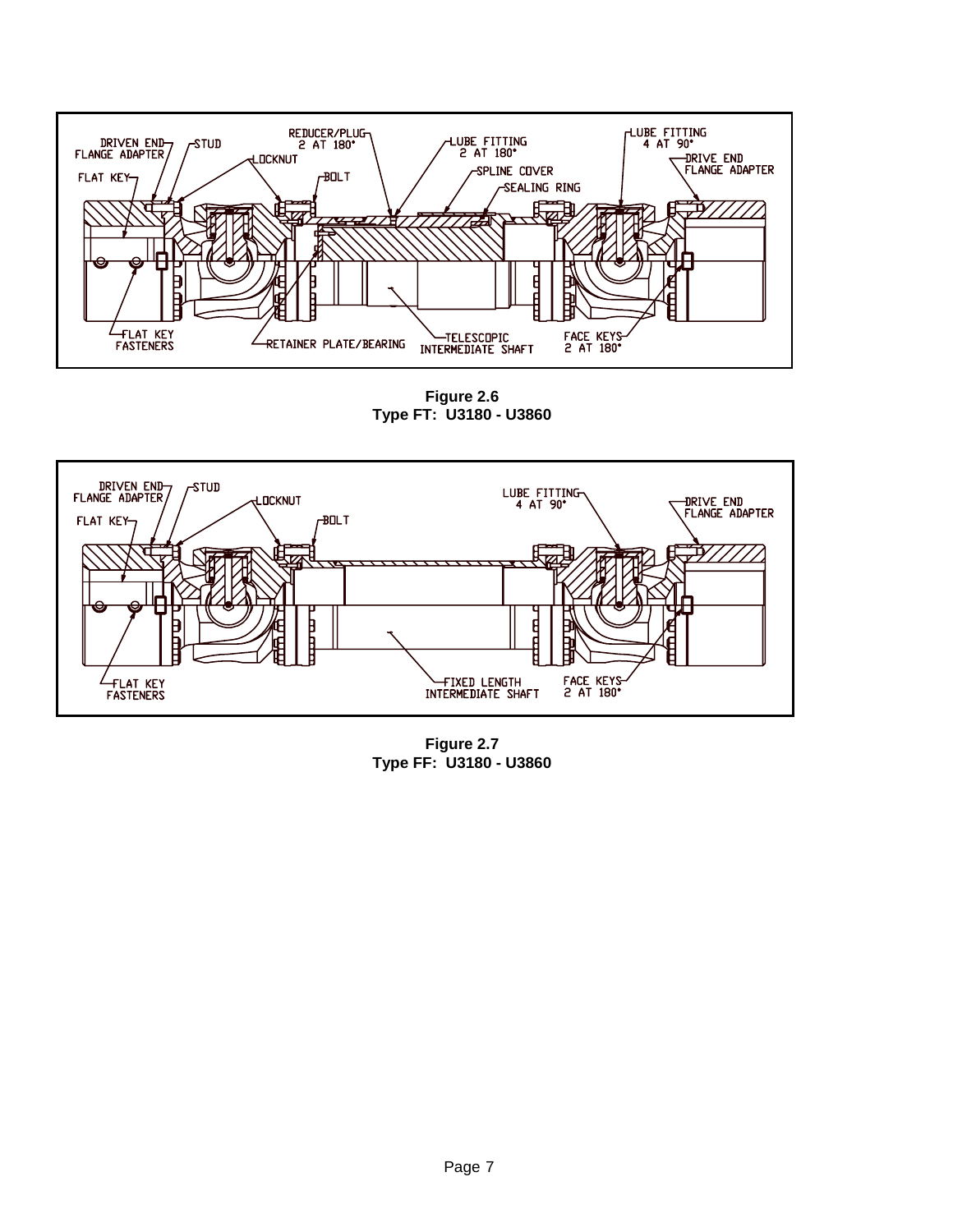

**Figure 2.8 Flange Connections** 

#### **3 PRE-INSTALLATION INSTRUCTIONS**

- Refer to the referenced sales drawing to confirm specific set-up dimensions. Wedges made of wood may be placed into the open areas between the yokes to prevent angular misalignment during shipment. Critical exposed surfaces are protected and coated with a preservative. At installation this coating should be removed with solvent.
- If the assembly is to be stored for an extended period, do not remove the preservative. Be sure that the storage area is dry. If stored outdoors, the universal joint shaft assembly must be crated and protected from moisture at all times. Place supports under the unit to keep it off the ground.
- **CAUTION: DO NOT PLACE A SLING OR CHAIN AROUND THE INTERMEDIATE SHAFT OR SPLINE COVER WHEN LIFTING OR TRANSPORTING. ALWAYS HANDLE AND TRANSPORT IN A HORIZONTAL POSITION EXCEPT WHEN HANDLING A UNIT DESIGNED FOR VERTICAL APPLICATIONS. SEE FIGURE 3.1 FOR THE PROPER METHOD TO LIFT THE ASSEMBLY.**
- As soon as possible after the universal joint shaft assembly is received, check for damaged or missing components. Verify that the assembly is properly identified and complies with the Ameridrives Sales Drawing which contains important dimensions, parts list, operating data and matchmark notes pertinent to the application.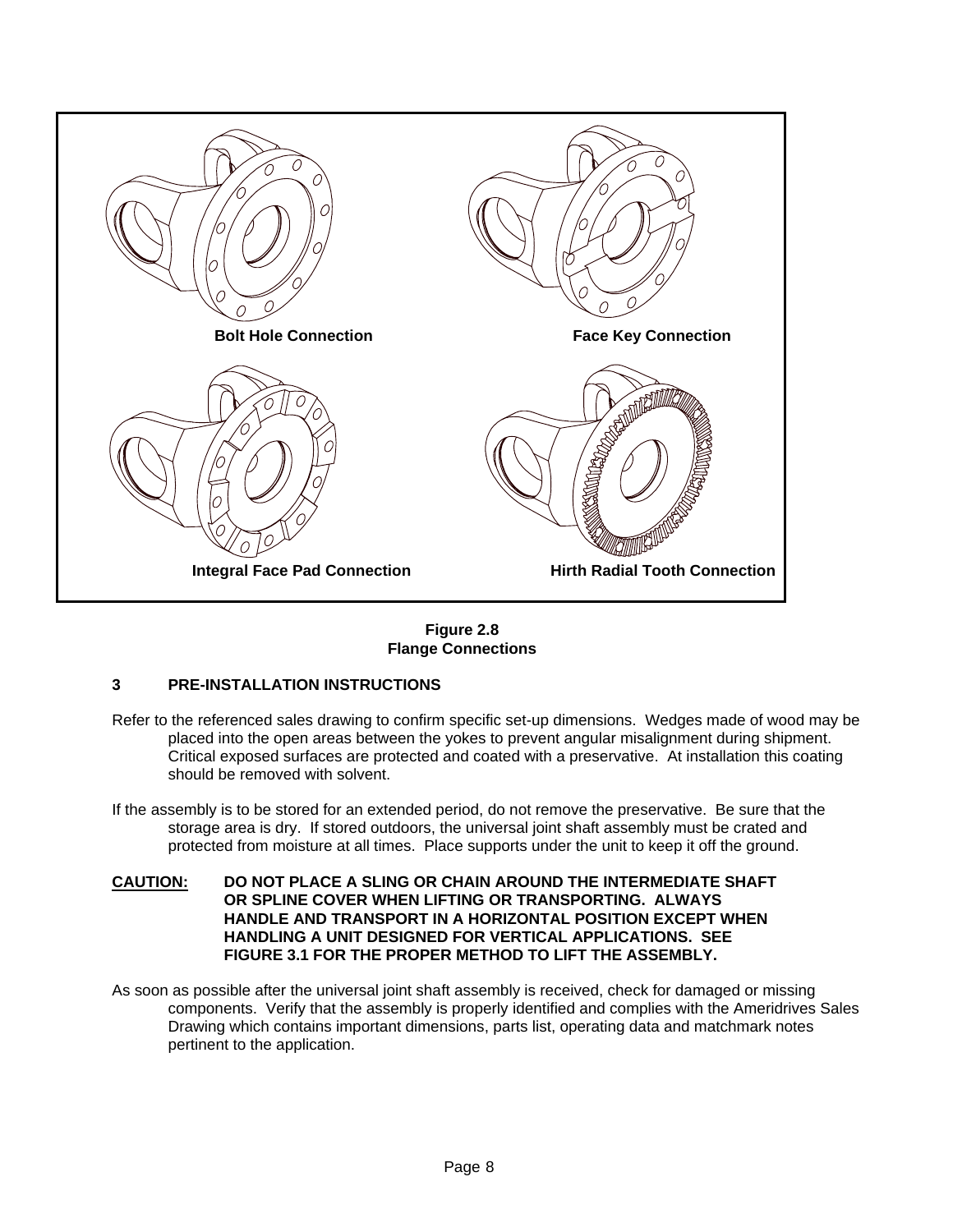

**Figure 3.1 Lifting Method**

#### **4 INSTALLATION**

Refer to the Ameridrives Sales Drawing and Ameridrives Form No. 750 - ADV for additional information.

- Americardan Universal Joint Shaft Assemblies are designed to give maximum performance for the required operating conditions specified on the Ameridrives Sales Drawing. Refer to the Sales Drawing for the actual axial length requirements. The initial angular and parallel offset alignment of the equipment to be coupled should be set and secured so that the specified operating angle and parallel offset specified on the Sales Drawing are not exceeded. This will aid in assuring optimum life and performance of the universal joint assembly.
- The two universal joints in tandem on the center section must be installed properly to assure the velocity variations in the first joint are in effect canceled by the velocity variation in the second joint. This is achieved by arranging the two joints in either a "W" or "Z" bend configuration with the joint angles β1 and β2 equal. See Figure 4.1.



**Figure 4.1 Equal Joint Angles**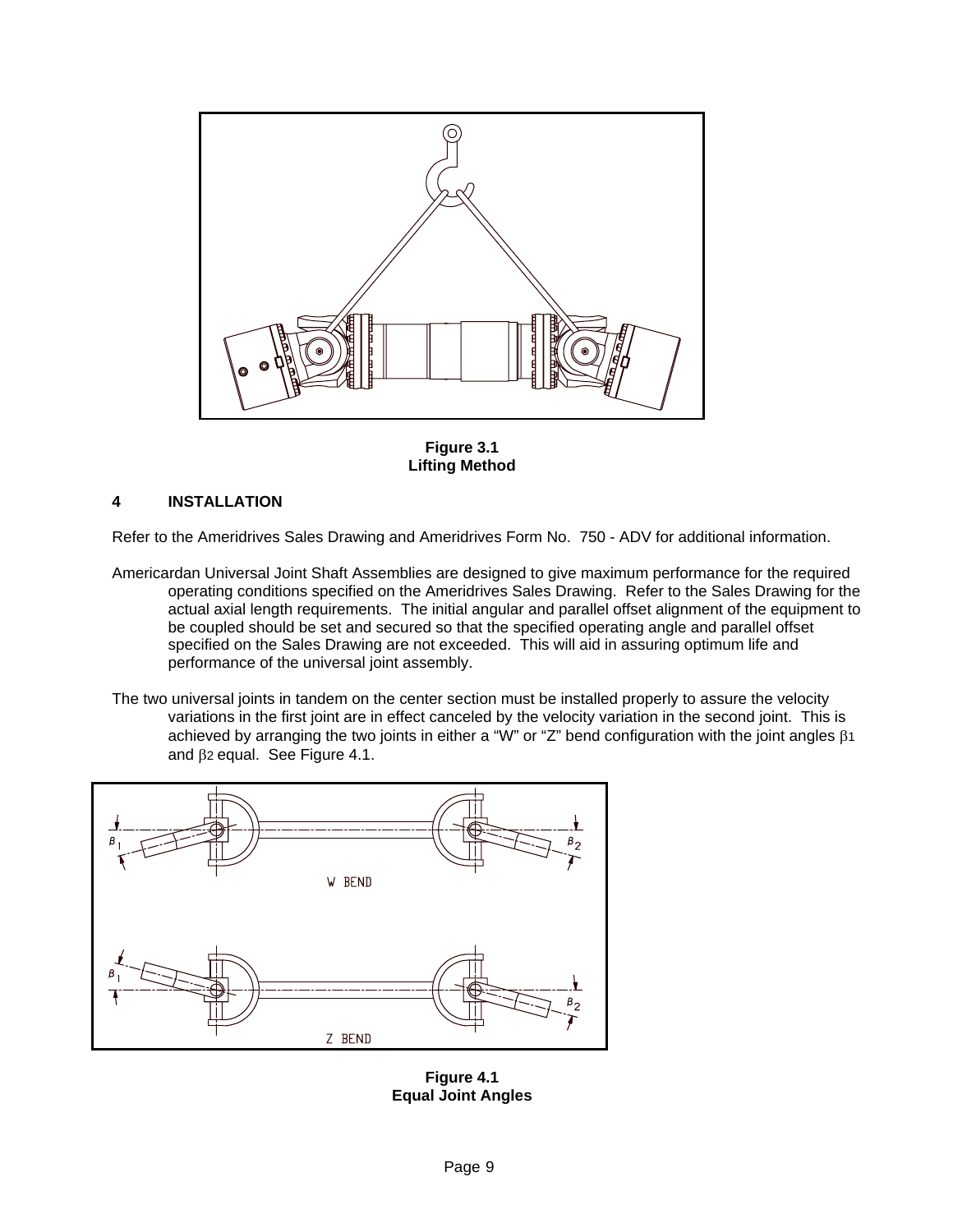Synchronous rotation of the drive and driven shafts is possible providing that all three of following conditions are met (see Figure 4.2):

- 1. The axis of all shaft sections lie in the same plane.
- 2. The bearing bores of the inboard yokes of the center section lie in the same plane.
- 3. The bend angles  $β$ 1 and  $β$ 2 are equal.

This ideal or phased arrangement will result in homokinetic operation of the universal joint driveline assembly. Failure to meet one or more of these requirements will result in some velocity fluctuation in the driven shaft. The acceptability of this velocity fluctuation is a function of the speed, system mass, and the sensitivity of the application.



**Figure 4.2 Universal Joint Phased Arrangement**

- The following is the recommended procedure for installation of an universal joint assembly after alignment of the equipment is completed. This procedure is for an ideal situation where there are no obstructions to hinder installation. It is not necessary to remove the clearance fit adapter from the yoke flange of the intermediate shaft assembly unless necessary to facilitate assembly due to obstructions, etc.
	- 4.1 Partial disassembly is usually required, take note of the matchmarks when specified on the Sales Drawing and end to end alignment of the yokes. Occasionally, because of size or customer's preference, the flange adapters are not assembled to the universal joints. Check the assembly and Ameridrives Sales Drawing for matchmarks or other markings pertinent to the assembly. Unless otherwise specified on the Ameridrives Sales Drawing, it is important **that the yokes at each end of the intermediate shaft assembly be in the same plane. See Figure 4.3.** Therefore, it is necessary to refer to the Ameridrives Sales Drawing prior to and during installation for parts identification and specific set-up dimensions.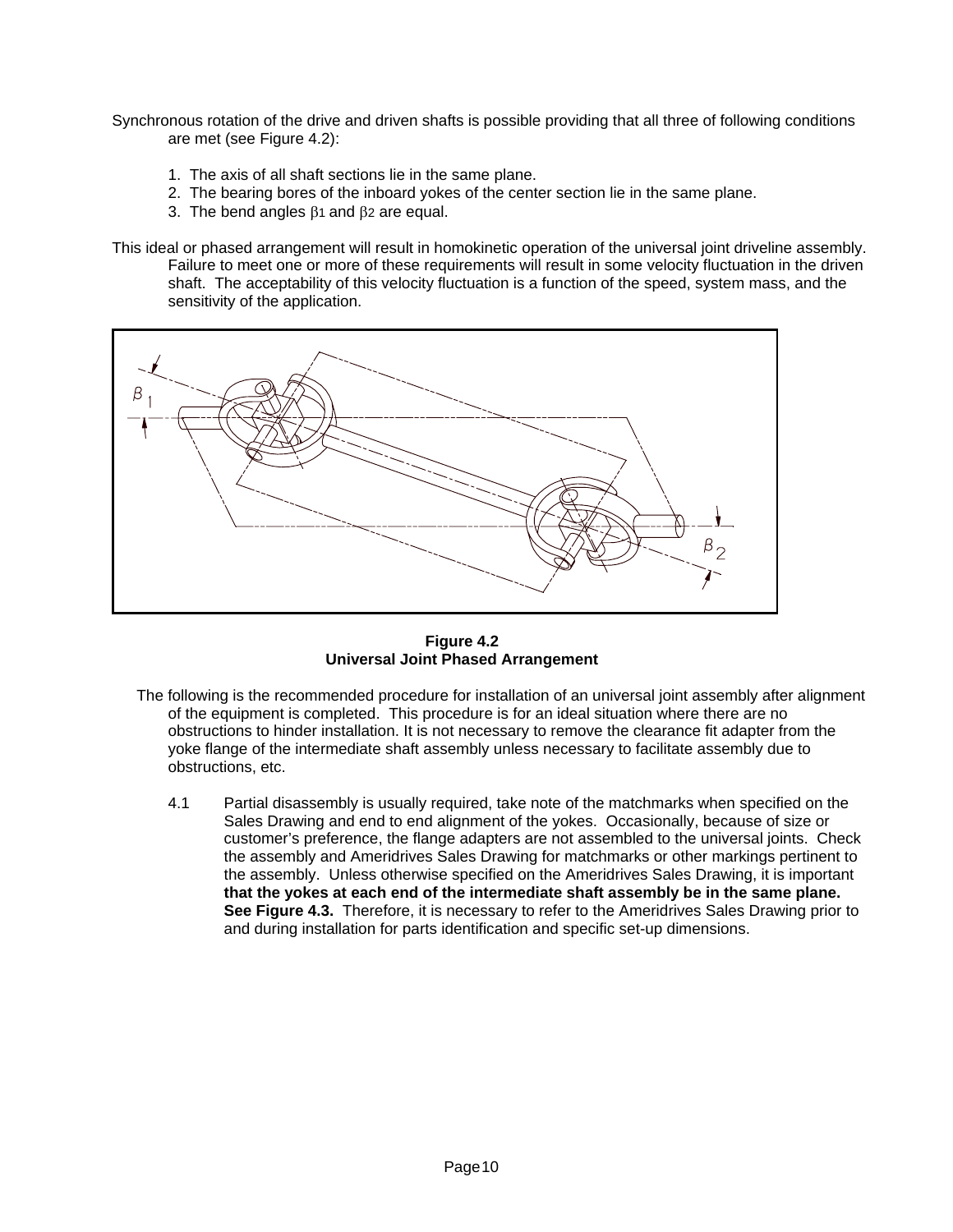

**Figure 4.3 Inboard Yokes In Plane**

- 4.2 Remove the drive end flange adapter. Remove the driven end (roll end typically) adapter unless the adapter has a clearance fit and flat key surfaces. If the driven end adapter has a clearance fit it is not required to remove that adapter from the yoke flange of the intermediate shaft unless removal facilitates assembly due to obstructions, etc.
- **CAUTION: AMERIDRIVES MANUFACTURED THE UNIVERSAL JOINT ADAPTERS TO SHAFT INTERFACES BASED ON THE SHAFT DATA SUPPLIED BY THE PURCHASER. AMERIDRIVES IS NOT RESPONSIBLE FOR INACCURATE OR INCOMPLETE INFORMATION SUPPLIED BY THE PURCHASER.**

 **IT IS THE PURCHASERS RESPONSIBILITY TO ASSURE THAT THE INTERFACE CONNECTIONS (INTERFERENCE FITS, KEYS, ETC.) BETWEEN THE UNIVERSAL JOINT ADAPTERS AND THE CONNECTED EQUIPMENT ARE CAPABLE OF HANDLING THE ANTICIPATED LOADS.** 

#### **4.3 Flange Adapter With Straight Bore (Interference Fit) Mounting Procedure**

- 4.3.1 Thoroughly clean the flange adapter bore, keyway, flange face and pilot. Face keyways, integral face pads, or Hirth splines should be cleaned when applicable.
- 4.3.2 Thoroughly clean the shaft and keyway.
- 4.3.3 Check the bore, shaft diameter, key and keyways for proper fit. Verify that any face keys are properly secured, and verify fit of face keyways, integral face pads and Hirth splines if applicable. Install the key typically flush with the shaft end.
- 4.3.4 Remove any nicks or dents with a fine grit stone.
- 4.3.5 Uniformly heat the flange adapter in an oven or hot oil bath to a temperature of 400° F maximum to expand the bore. Hold for 1 (one) hour per inch of thickness. Be cautious of the oil flash point.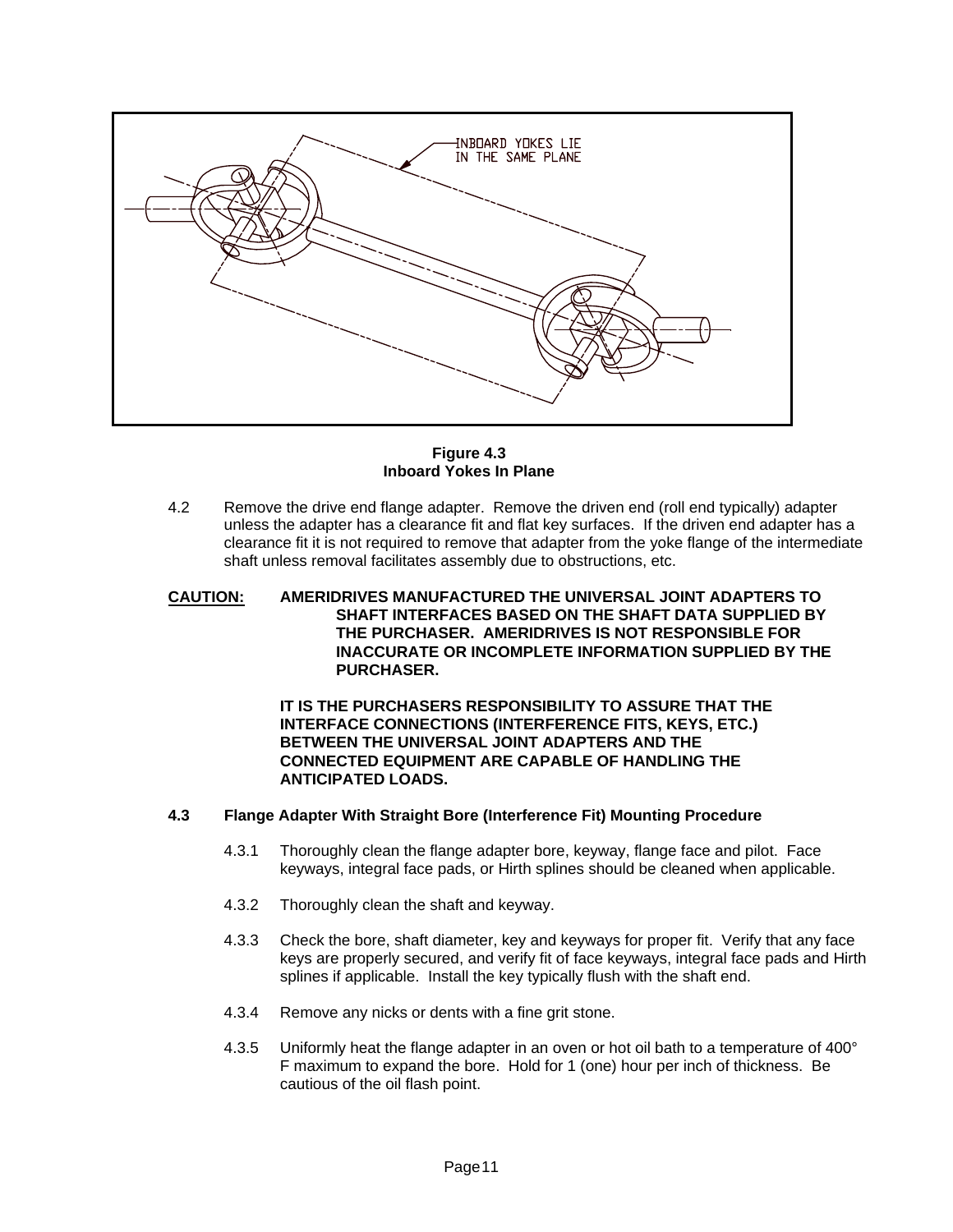- The use of a torch is permissible under controlled conditions. While applying heat uniformly to the bore and outside diameter surfaces, the surface temperature must be checked constantly with temple sticks limiting the temperature to 500° F maximum. The torches or adapter should be continuously rotated to avoid localized hot spots.
- 4.3.6 Prepare a positive stop to prevent over travel of the flange adapter on the shaft at mounting. Align the heated flange adapter and shaft keyways and assemble the flange adapter as shown on the Ameridrives Sales Drawing.
- 4.3.7 Allow the components to **COOL** before doing further installation at this end.

#### **4.4 Flange Adapter With Tapered Bore (Interference Fit) Mounting Procedure**

- 4.4.1 Thoroughly clean the flange adapter bore, keyway, flange face and pilot. Face keyways, integral face pads, or Hirth splines should be cleaned when applicable.
- 4.4.2 Thoroughly clean the shaft and keyway.
- 4.4.3 Check the bore, shaft diameter, key and keyways for proper fit. Verify that any face keys are properly secured, and verify fit of face keyways, integral face pads and Hirth splines if applicable. Install the key typically flush with the shaft end.
- 4.4.4 Remove any nicks or dents with a fine grit stone.
- 4.4.5 Trial mount the flange adapter on the shaft. Make sure that the flange adapter is fully seated, but **DO NOT PULL-UP.** Verify fit and pull-up required for the adapter position. Using feeler gages, install a positive stop to achieve the required position.
- 4.4.6 Remove the flange adapter and uniformly heat the flange adapter in an oven or hot oil bath to a temperature of 400° F maximum to expand the bore. Hold for 1 (one) hour per inch of thickness. Be cautious of the oil flash point.
- The use of a torch is permissible under controlled conditions. While applying heat uniformly to the bore and outside diameter surfaces, the surface temperature must be checked constantly with temple sticks limiting the temperature to 500° F maximum. The torches or adapter should be continuously rotated to avoid localized hot spots.
- 4.4.7 Align the heated flange adapter and shaft keyways and assemble the flange adapter against the positive stop to the position as shown on the Ameridrives Sales Drawing. Immediately install and seat the shaft locknut and locking setscrews.
- 4.4.8 Allow the components to **COOL** before doing further installation at this end.

#### **4.5 Flange Adapter With Clearance Fit Bore and Flat Key Surfaces Mounting Procedure**

- It is not required to remove the clearance fit adapter from the yoke flange of the intermediate shaft assembly unless necessary to facilitate assembly due to obstructions, etc.
	- 4.5.1 Thoroughly clean and inspect the roll end bore and flats for nicks and burrs. Deburr with fine grit stone or file.
	- 4.5.2 Check bore, shaft diameter, and across flats for proper fit. Verify that any face keys are properly secured, and verify fit of face keyways, integral face pads and Hirth splines when provided.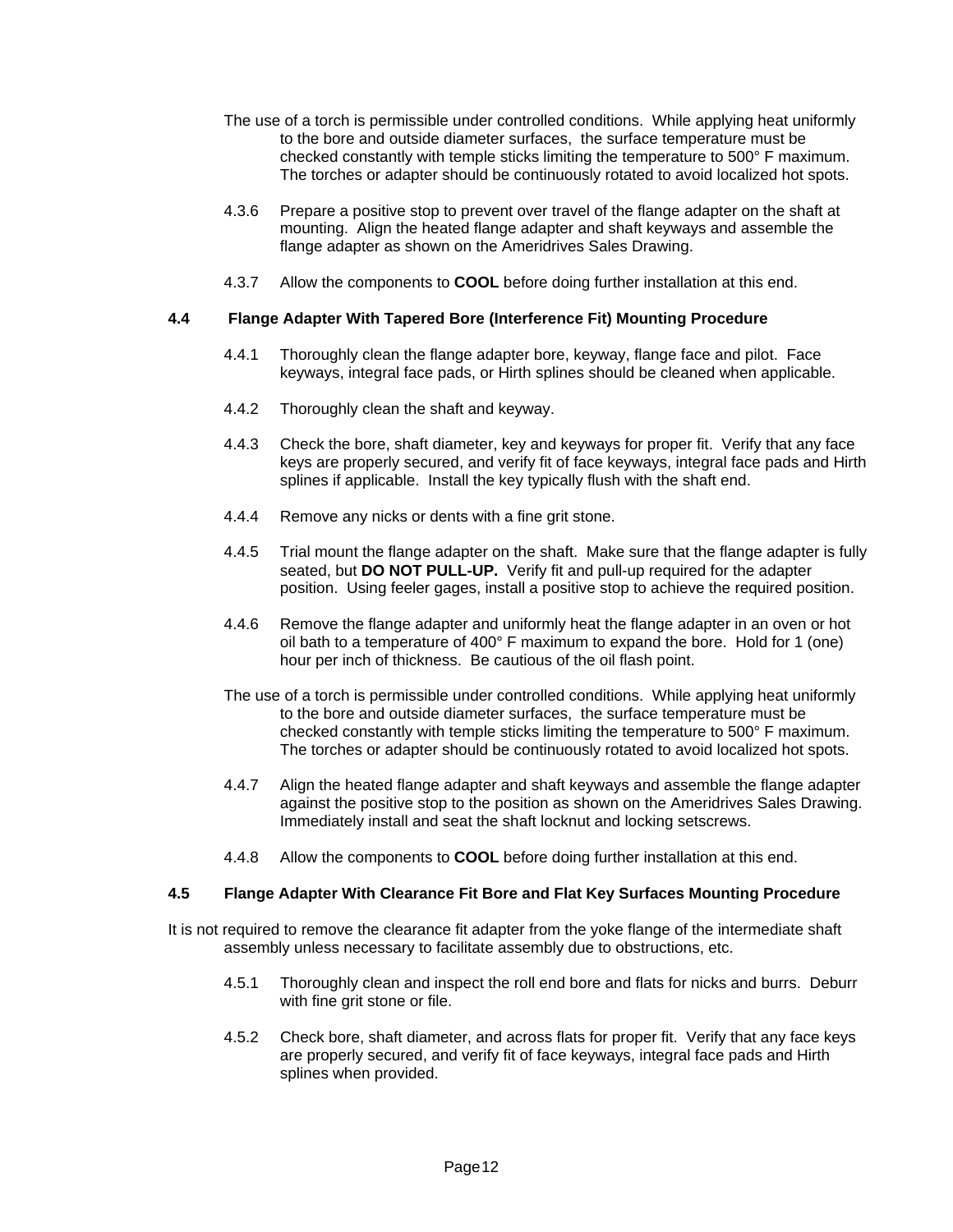- 4.5.3 Assure that the support devices for the roll end flange adapter are operational if applicable. If locking or holding devices for a clearance fit flange adapter are furnished, make sure they are functioning properly.
- 4.5.4 Position and install the flange adapter if disassembled from the intermediate shaft assembly, otherwise proceed to Section 4.6.

#### **4.6 Intermediate Shaft Assembly**

4.6.1 **DO NOT** remove the universal joint assemblies from either end of the intermediate shaft assembly.

#### **CAUTION: YOKES AT EACH END OF THE INTERMEDIATE SHAFT MUST BE IN THE SAME PLANE. SEE FIGURE 4.3.**

- 4.6.2 When face keys are present, verify that they are properly secured.
- 4.6.3 Mating flange faces and pilot diameters of flange adapters and universal joints are to be clean and free of burrs and nicks.
- 4.6.4 Check that the flange to flange dimension between the installed equipment complies with the data on the sales drawing.
- 4.6.5 Lift the intermediate shaft assembly with a sling at the inboard yokes as shown in Figure 4.4 or Figure 4.5 if a clearance fit adapter is assembled. This permits the outboard yokes to swivel and will facilitate alignment while mating with the flange adapter(s).
- **CAUTION: DO NOT PLACE A SLING OR CHAIN AROUND THE INTERMEDIATE SHAFT OR SPLINE COVER WHEN LIFTING OR TRANSPORTING. ALWAYS HANDLE AND TRANSPORT IN A HORIZONTAL POSITION EXCEPT WHEN HANDLING A UNIT DESIGNED FOR VERTICAL APPLICATIONS. SEE FIGURES 4.4 OR 4.5 FOR THE PROPER METHOD TO LIFT THE ASSEMBLY.**
- **CAUTION: FOR VERTICAL APPLICATIONS WITH A TELESCOPIC INTERMEDIATE SHAFT (SERIES ST AND FT), THE SHAFT SHOULD BE FULLY EXTENDED BEFORE LIFTING IN A VERTICAL POSITION. 2000 SERIES HAVE NO LOCKING FEATURE TO PREVENT DISCONNECTION OF SPLINES - USE EXTREME CARE AND SUPPORT LOWER HALF.**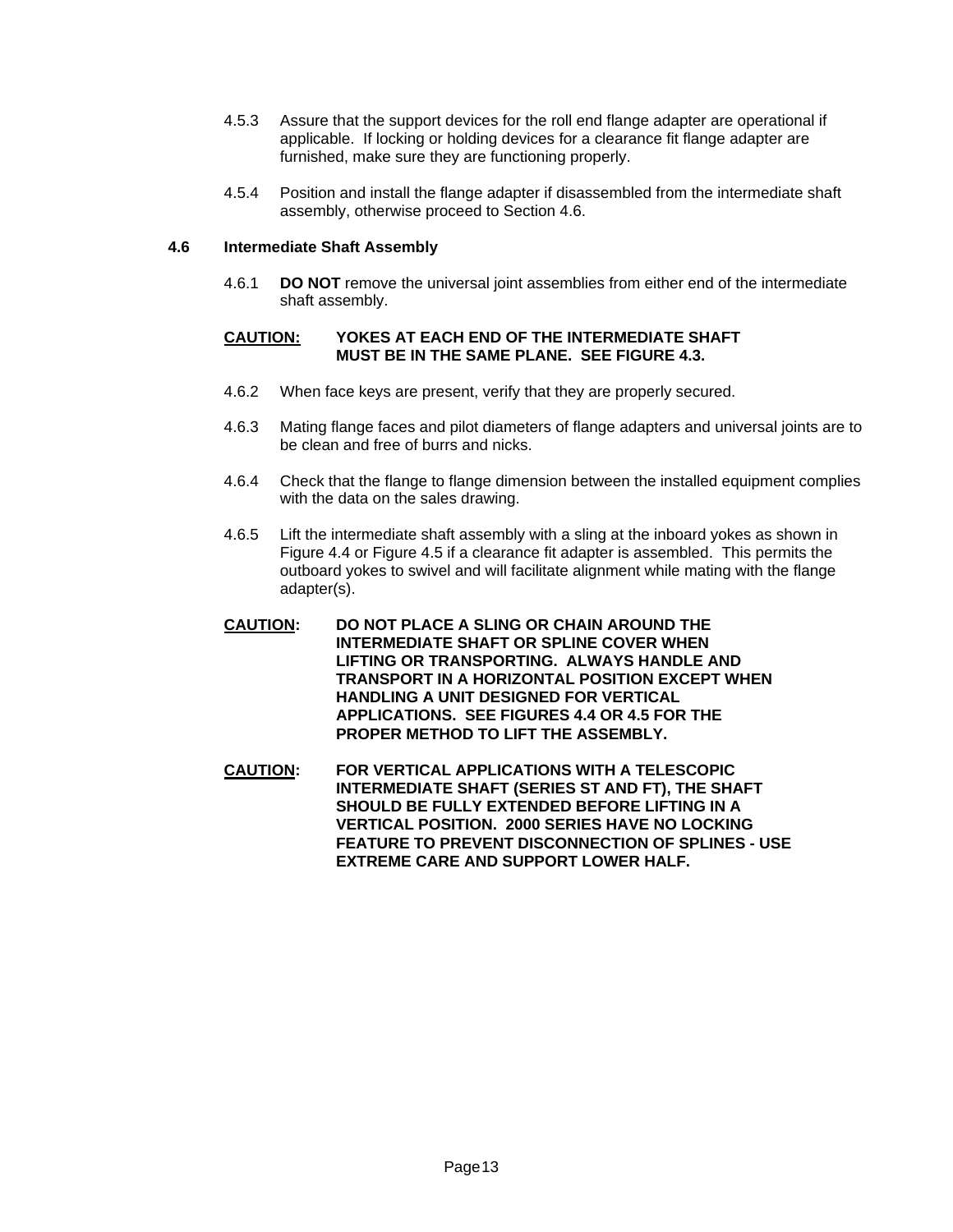

**Figure 4.4 Lifting Method Without Adapters**



**Figure 4.5 Lifting Method With Clearance Fit Adapter**

4.6.6 Position the supported intermediate shaft assembly between the flanges of the drive end flange adapter and driven end flange adapter. Align bolt/stud holes, face keys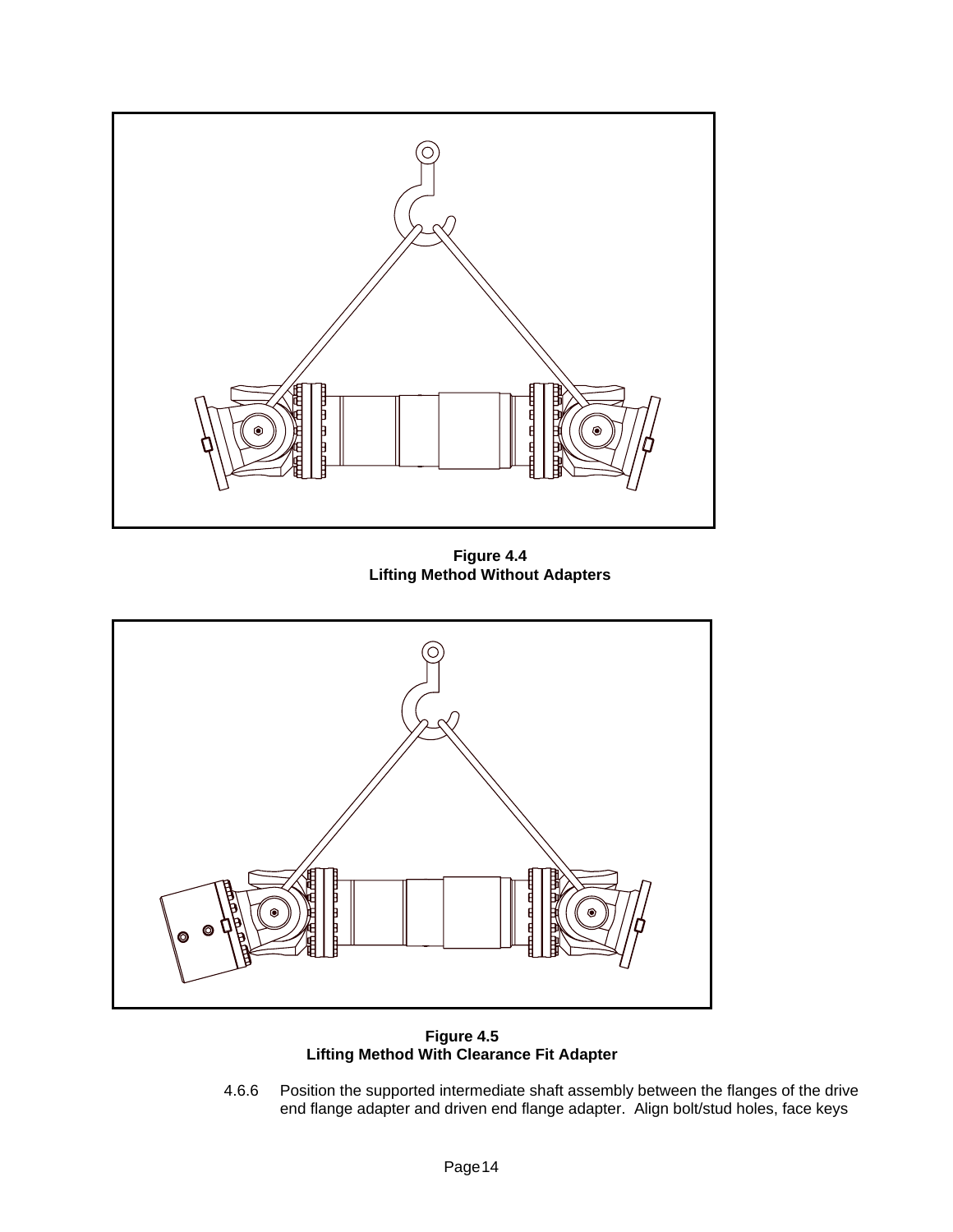with keyways, or integral face pads and Hirth splines male to female as provided. If a clearance fit flange adapter is bolted to the intermediate shaft this adapter should be cradled in position with the roll end support mechanism provided by the equipment supplier.

- 4.6.7 Pass a few equally spaced bolts or all studs through the aligned holes of the mating flanges on the drive end and partially secure each with a locknut.
- 4.6.8 Draw-up each bolt/stud and nut uniformly and evenly until the face pad, Hirth spline or pilot is properly seated. Use of a crow foot wrench is recommended to assist in tightening the nuts. Install the remaining bolts and nuts on the drive end, tightening them uniformly and evenly in a cross wise pattern with a torque wrench. Refer to the Ameridrives Sales Drawing or Table 1 for the recommended tightening torque.

#### **NOTE: A SLIGHT GAP SHOULD BE PRESENT ON THE BOTTOM OF FACE KEYS AND FLANGE ADAPTER KEYWAYS, THE MALE AND FEMALE INTEGRAL FACE PADS, AND THE MALE AND FEMALE HIRTH SPLINE TEETH.**

| <b>BOLT</b><br><b>SIZE</b><br>(INCH) | <b>TIGHTENING TORQUE (FT-LB)</b><br><b>DRY THREADS</b> | <b>TIGHTENING TORQUE (FT-LB)</b><br><b>LUBED THREADS</b> |
|--------------------------------------|--------------------------------------------------------|----------------------------------------------------------|
| $3/8 - 24$                           | 45                                                     | 35                                                       |
| $7/16 - 20$                          | 65                                                     | 50                                                       |
| $1/2 - 20$                           | 100                                                    | 75                                                       |
| $5/8 - 18$                           | 205                                                    | 155                                                      |
| $5/8 - 11$                           | 175                                                    | 140                                                      |
| $3/4 - 10$                           | 290                                                    | 225                                                      |
| $7/8-9$                              | 470                                                    | 360                                                      |
| $1 - 8$                              | 690                                                    | 540                                                      |
| $1 - 1/8 - 7$                        | 880                                                    | 680                                                      |
| $1 - 1/4 - 7$                        | 1,230                                                  | 940                                                      |
| $1 - 1/2 - 6$                        | 2,100                                                  | 1.600                                                    |

#### **TABLE 1: UNIVERSAL JOINT SHAFT ASSEMBLY HARDWARE TIGHTENING TORQUES**

- 4.6.9 To secure the mating flanges on the driven end repeat Steps 4.6.6 through 4.6.8.
- 4.6.10 Confirm the tightening torque of all remaining fasteners.
- 4.6.11 Remove the sling and all other supports except for the roll end support mechanism when applicable.

#### **5 LUBRICATION**

- 5.1 Check lubrication of all universal joint bearings which are pre-lubed at the factory prior to initial start-up. See Figures 2.1 through 2.7 for the location of the bearing lube fittings. When lubricating the universal joint bearings, grease is to be pumped into each of the bearing lube fittings until it emerges from the sealing lip. Do not overpressurize the bearings during lubrication. A maximum grease pressure of 5000 PSI is recommended.
- 5.2 Fully lubricate the telescoping spline of the intermediate shaft assembly for Types ST and FT prior to initial start-up. An adequate amount of lube should be provided for the telescopic spline. It is preferred to lube the telescopic spline with the center section fully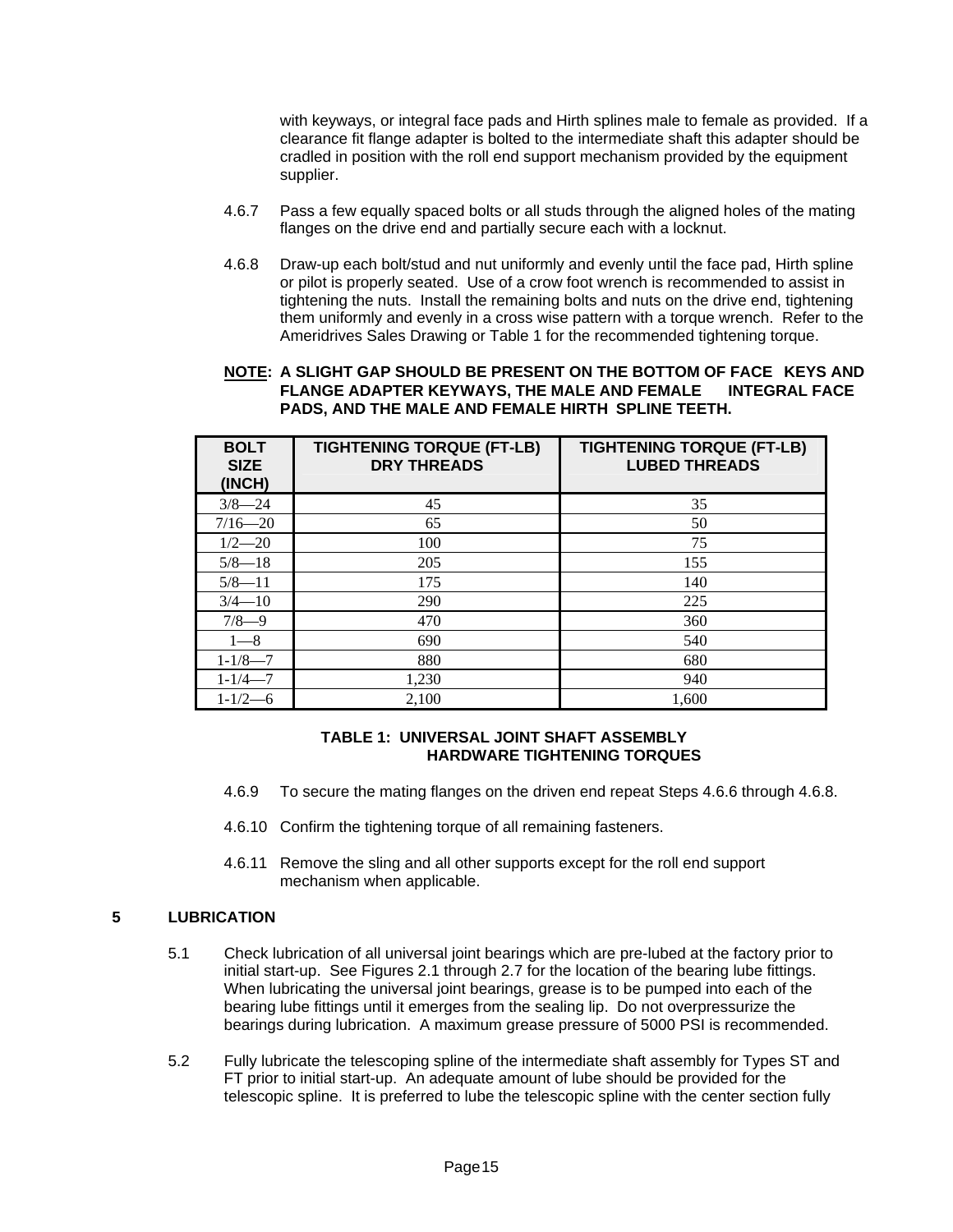compressed. This will prevent the entire available lube cavity from being filled which could restrict length compensating travel. With the telescopic spline compressed, pump grease into one of the two lube fittings until it emerges past the sealing ring under the spline protector. See Figures 2.1, 2.2, 2.3 and 2.6 for the location of the telescopic spline lube fittings and sealing ring.

#### 5.3 **CAUTION: THE LENGTH COMPENSATING SPLINES ARE ONLY HAND WIPED WITH GREASE AT THE FACTORY AND MUST BE THOROUGHLY LUBRICATED PRIOR TO START-UP.**

5.4 A lithium base grease or EP lubricant in compliance with AGMA 9001 for high torque operating conditions should be used. The following greases comply with AGMA 9001 for high torque operating conditions, for use of lubricants from alternate suppliers contact Ameridrives Power Transmission :

Lithium base grease: Mobilux EP-111 by Mobil

- Synthetic type grease: Anderol 786 by Huls America, Inc. (recommended for extreme service or high temperature applications)
- **CAUTION: THE UNIVERSAL JOINT BEARINGS AND LENGTH COMPENSATING SPLINES ARE PARTIALLY LUBED AT THE FACTORY WITH MOBILUX EP-111. THIS IS A LITHIUM BASED GREASE. OTHER TYPES OF GREASES MAY NOT BE COMPATIBLE. ALWAYS CONTACT THE LUBRICANT MANUFACTURER TO ASSURE COMPATIBILITY BEFORE USING DIFFERENT LUBRICANTS TO PREVENT PREMATURE FAILURE.**

#### **5.5 Lubrication Intervals**

- 5.5.1 Before start-up and subsequently after 500 hours maximum or every 30 days, relubricate all universal joint bearings and the telescopic spline on Types ST and FT. The lubrication program should comply with good operating practices for the equipment on which the universal joint is installed. Reference Figures 2.1 through 2.7 for the location of the bearing lube fittings and telescopic spline lube fittings.
- 5.5.2 When lubricating the universal joint bearings, grease is to be pumped into each of the lube fittings until it emerges from the sealing lip. A maximum grease pressure of 5000 PSI is recommended to prevent overpressurizing of the bearings.
- 5.5.3 Re-grease at ALL lube fittings if the universal joint is out of service for an extended period of time

#### **NOTE: COMPLIANCE WITH ALL APPLICABLE SAFETY CODES MUST BE OBSERVED AT ALL TIMES.**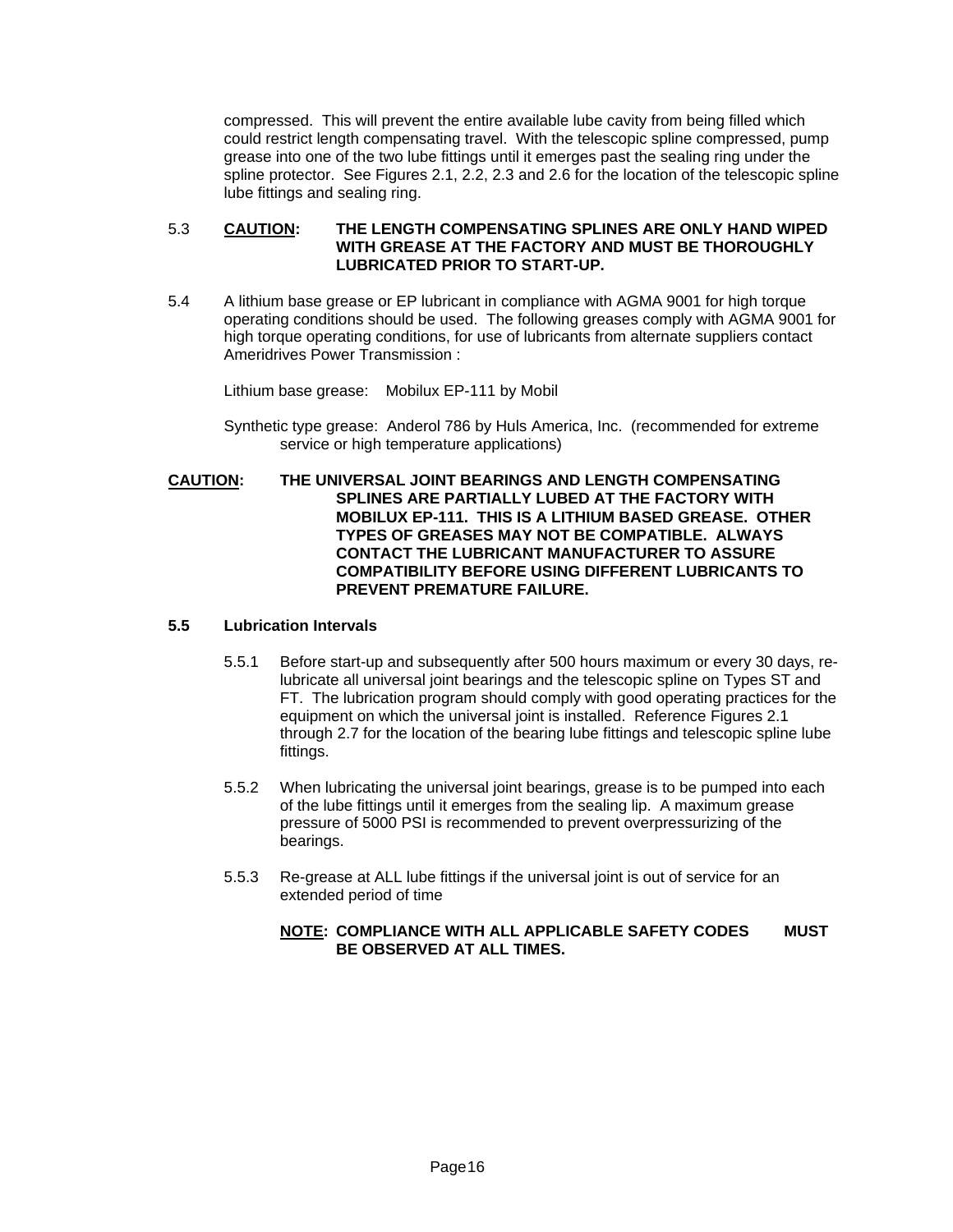#### **6 ASSEMBLY CHECK**

- 6.1 Verify that the application requirements comply with the operating conditions specified on the applicable sales drawing.
- 6.2 Check that all fasteners are properly torqued.
- 6.3 Check lubrication of the pre-lubricated universal joint bearings and length compensating spline at this time per Section 5 LUBRICATION.
- 6.4 Refer to Section 7 MAINTENANCE for the recommended frequency of lubrication.
- 6.5 Be sure that the drive and driven equipment are properly positioned and secured. Assure all unnecessary supports, wooden blocks, etc. are removed.
- 6.6 During start-up and initial operation observe the performance. Excessive vibration generally indicates a problem. Shut down is recommended, see Section 7.

#### **7 MAINTENANCE**

Americardan universal joints require a minimum amount of maintenance. However, a regularly scheduled maintenance program will assure maximum performance and extended life. The following is recommended as a guide. The intervals of maintenance and lubrication should comply with good operating practices for the type of equipment on which the universal joint is installed. Minimum recommendation is every 500 hours of operation or every 30 days.

Therefore, the following should be done simultaneously when servicing.

- 7.1 Check fasteners and mating flanges for tightness. Re-tighten if necessary to the proper tightening torque.
- 7.2 Check for play in the universal joints and in the sliding spline section. If any abnormal looseness is found, the universal joint should be overhauled. Contact Ameridrives Industries.
- 7.3 The presence of any unusual vibration and noise during operation or abnormal movement during the maintenance check should be thoroughly investigated to determine the cause. The possibility of improper flange connections, loose bolts, and keys should be corrected if present. Worn bearings and splines should be replaced.
- 7.4 It is recommended that Ameridrives Power Transmission be contacted for overhaul of the universal joint on a minimum of an annual basis.

#### **CAUTION: YOKES AT EACH END OF THE INTERMEDIATE SHAFT MUST BE IN THE SAME PLANE. SEE FIGURE 4.3.**

7.5 If an overhaul is not required, proceed with lubrication per Section 5.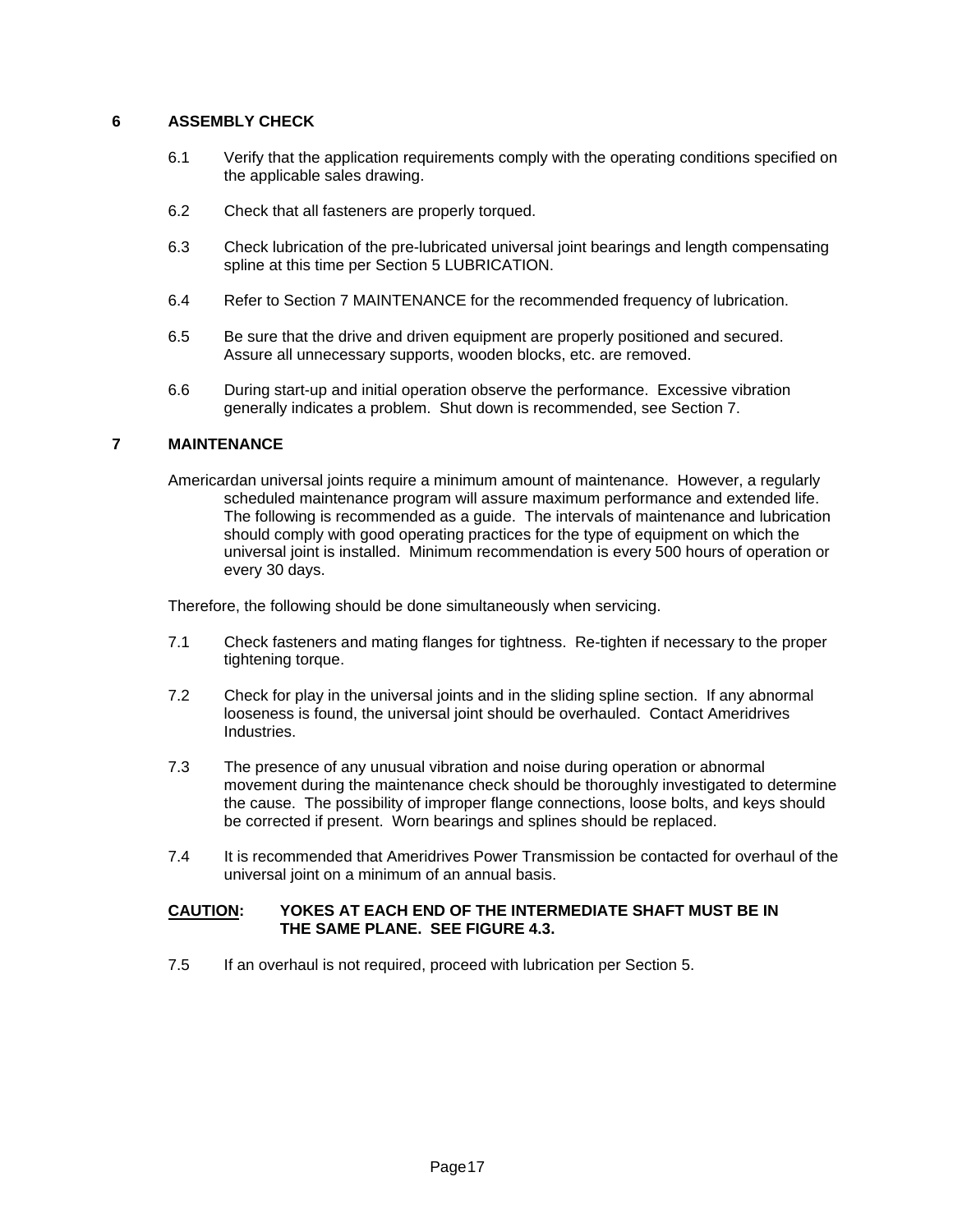#### **8 DISASSEMBLY**

- 8.1 If an overhaul is deemed necessary, it is recommended to remove the drive end adapter and driven end adapter. Return the whole intermediate shaft assembly on Types ST and SF per Figures 2.1 through 2.5. For Types FT and FF per Figures 2.6 and 2.7 either the whole intermediate shaft assembly or only the universal joints can be unbolted from the end of the intermediate shaft assembly per customer preference. Support the assembly as shown in Figures 4.4 or 4.5 during disassembly.
- **CAUTION: DO NOT PLACE A SLING OR CHAIN AROUND THE INTERMEDIATE SHAFT OR SPLINE PROTECTOR WHEN LIFTING OR TRANSPORTING. ALWAYS HANDLE AND TRANSPORT IN A HORIZONTAL POSITION EXCEPT WHEN HANDLING A UNIT DESIGNED FOR VERTICAL APPLICATIONS. SEE FIGURES 4.4 AND 4.5 FOR THE PROPER METHOD TO LIFT THE ASSEMBLY.**
- 8.2 It is not recommended to disassemble the bearing assemblies or intermediate shaft assemblies with telescoping splines in the field. Contact Ameridrives customer service for assistance. In an emergency situation, the following is the basic procedure for disassembly of the intermediate shaft assembly.
	- 8.2.1 Always apply easily visible matchmarks on the male and female telescopic spline of the intermediate shaft before total disassembly. This will assure that the universal joint yokes remain in the same plane at reassembly.
	- 8.2.2 For 2000 Type ST pull the intermediate shaft apart. See Figures 2.1 and 2.2.
	- 8.2.3 For 3000 Type ST remove the two lube plugs/ reducers and extend the travel until the two snubbing screws are visible and remove. Continue to extend the travel to fully disassemble. See Figure 2.3.
	- 8.2.4 For 3000 Type FT refer to the Ameridrives Sales Drawing to identify the type of intermediate shaft. If snubbing screws are used follow the procedure in Section 8.2.3. For all other intermediate shaft types, the inboard universal joint yokes must be disassembled to provide access to the hardware attaching the snubbing plate or bearing. Fully collapse the intermediate shaft, remove the hardware and the plate or bearing. Extend the travel to disassemble. See Figure 2.6.
	- 8.2.5 Reassemble reversing the procedures in Sections 8.2.1 through 8.2.4 using care to assure the applied spline matchmarks are in line to keep the universal joint yokes in the same plane.

#### **CAUTION: YOKES AT EACH END OF THE INTERMEDIATE SHAFT MUST BE IN THE SAME PLANE. SEE FIGURE 4.3.**

**9 ORDERING INFORMATION**